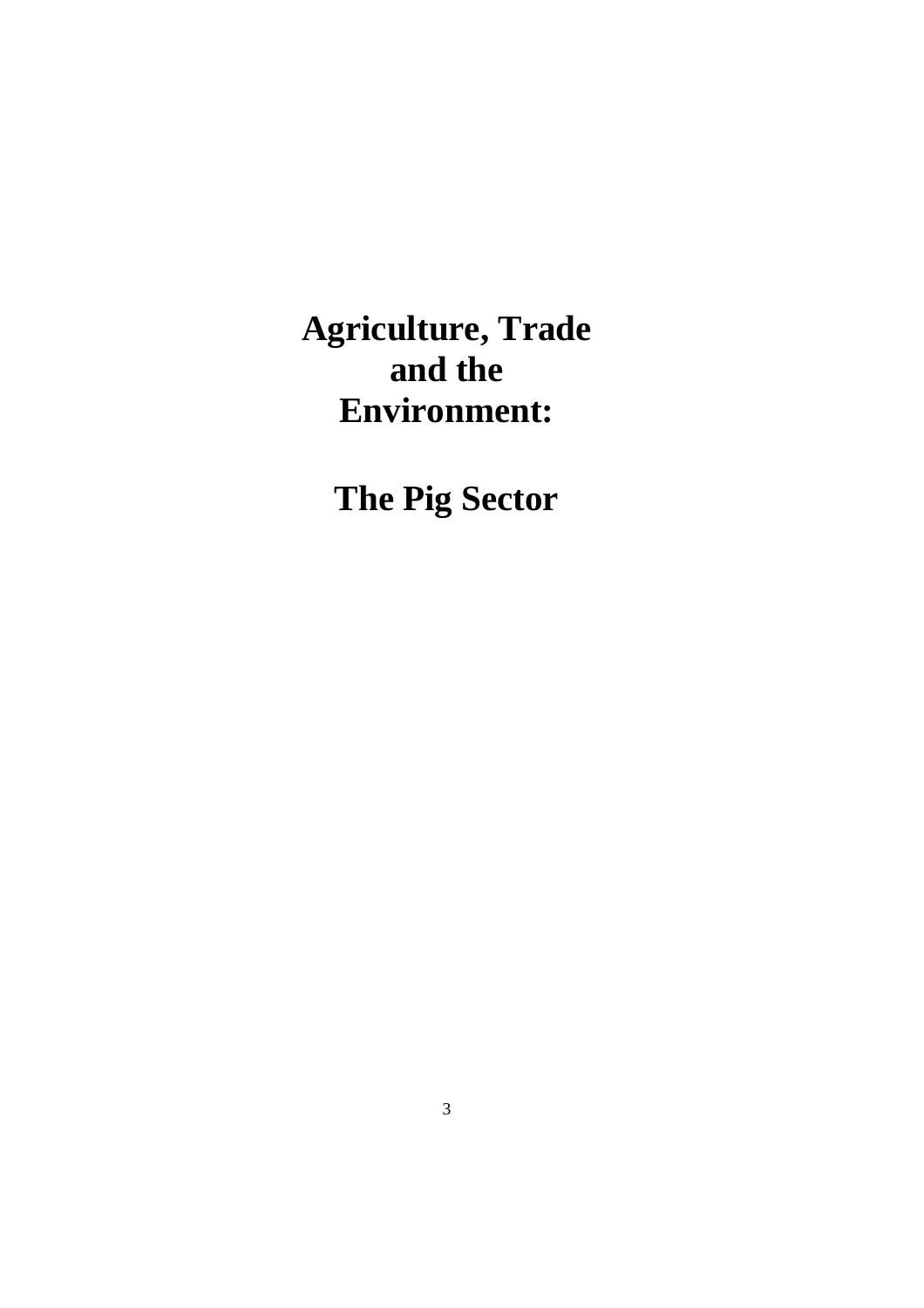# **SUMMARY AND CONCLUSIONS**

## **Overview**

• Pig production in OECD countries raises a number of policy challenges when viewed in terms of the economic, environmental and social dimensions of sustainable agriculture. Pigmeat accounts for nearly 40% of world meat consumption, and pigs are extremely efficient at converting feed to meat. Given the rapidly expanding global demand for meat and the projected need for a 20% increase in global food production by 2020, the pig sector will continue to play an important role in meeting this demand. At the same time, the environmental consequences of pig production are of increasing public concern, particularly regarding the management of pig manure in relation to water and air pollution. There are also human health issues, especially for those engaged in or living nearby large-scale pig operations.

 Within this broader challenge, this study focuses primarily on the linkages between pig production, trade and the environment. In particular, two linkages have been explored: the impact of trade liberalisation on pig production and the environment; and the impact on competitiveness of policies introduced to reduce the negative environmental effects of pig production. Animal welfare requirements also have a significant impact on pig producers, but a review of these policies is beyond the scope of this study. Six main conclusions emerge from this study and are discussed in more detail in the following sections.

In regions with a high concentration of pig production there is a larger risk of negative environmental effects such as water pollution *e.g.* in regions of Northern Europe, Japan and Korea, although the risk is increasing in North America, Spain and Ireland. There is evidence that some environmental pressures are becoming more "decoupled" from production in some countries.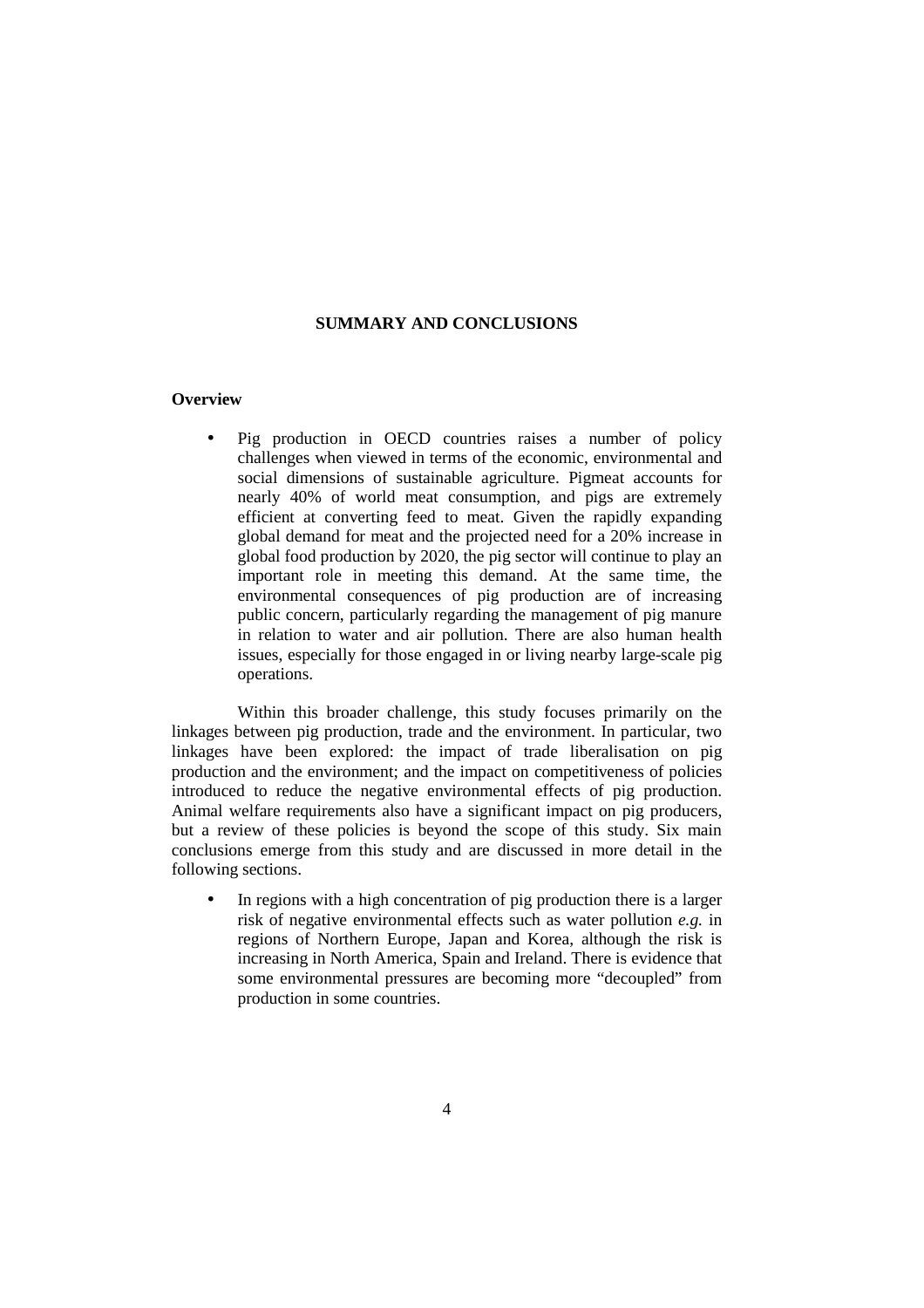- There has been a significant increase in the number of pigs per farm in all countries, even where total pig numbers have fallen, and evidence of greater regional concentration of production. This potentially raises the environmental risks associated with pig production. At the same time, technologies and management practices have been developed that reduce the risks, some of which are more easily adopted by largescale operations or have been imposed by legislation.
- The level of support for pigmeat is low relative to other agricultural commodities but varies greatly between countries. Although high support levels are not a necessary condition for environmental pressure, those countries with the highest levels of pigmeat support are also those with the greatest risk of nitrogen water pollution from pig production. However, linking changes in support with changes in environmental risk is much more difficult to substantiate.
- Further trade liberalisation will strengthen the trends that are expected to occur in the market, with production growing at slower rates, if not falling, in Europe and Asia, but becoming more intensive in all countries unless legislation or consumer concerns put limits to it. Incentives for pig production are affected by changes in relative prices of meats and feeds, with trade flows also influenced by sanitary requirements.
- Environmental policies affecting pig production have focussed on water pollution and odour, and more recently on ammonia and greenhouse gas emissions. Policy measures are predominately regulatory, and are increasing in severity and complexity. Research and advisory services have also formed a crucial part of most government's policy response. Apart from payments to reduce the cost of meeting new regulations, economic instruments have been rarely used.
- Manure management regulations vary between countries but they are not significantly different. Variations in the cost of manure management regulations only partially explain differences in trade competitiveness, and environmental regulations appear to be only a minor consideration for location decisions.

### **Linkages between pig production and the environment**

 The main environmental issues associated with pig production concern water and air pollution. Water pollution arises from the inappropriate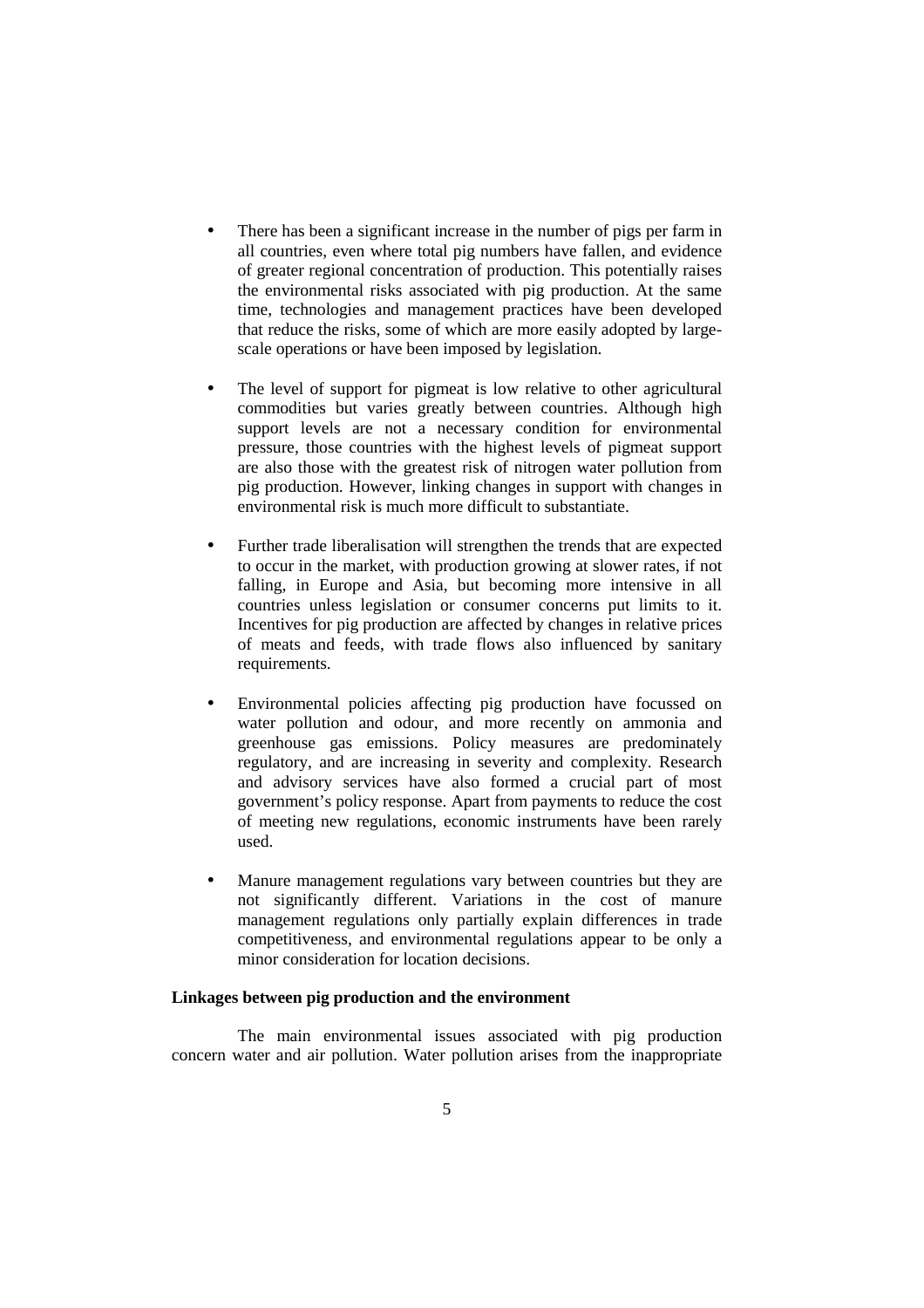disposal of pig manure. Nutrients in manure, principally nitrogen and phosphorous, are a significant component of pollution from agriculture to surface water, groundwater and marine waters, damaging ecosystems through eutrophication and degrading their recreational use. Water bodies can also be affected by organic effluents and pathogens contained in manure. Water pollution is more of a local or regional concern, although cross-border pollution can occur.

 It is difficult to quantify the specific contribution of pig production to water pollution but an indirect measure — the OECD's soil nitrogen balance indicator — can reveal the potential risks. The OECD balance is only calculated at the national level so regional variations in nitrogen balances, which can be significant, are derived from other information sources. The actual level of pollution also depends on factors such as the soil type, climate and management practices.

 Countries can be grouped into four distinct groups according to the *level* of risk as measured by the overall nitrogen balance and the importance of pig manure as a source of nitrogen. The risk is highest in certain regions of Belgium, the Czech Republic, Denmark, France, Germany, Japan, Korea, the Netherlands, Norway and Switzerland. In Australia, Italy, Mexico, Poland, Sweden and the United States the risk of nitrogen pollution from pig production is low at the national level, although studies indicate that the risk at the regional level, particularly in the United States, can be just as large as in the high-risk countries. In Ireland, other regions of France and the United Kingdom, the overall nutrient balance is high but the contribution of pigs is small. In Austria, Canada and Spain, the reverse is true.

 Changes in the nitrogen balance indicator between 1985-87 and 1995-97 reveal a number of different *trends* in the potential risk of water pollution from pig production. The risk has increased in Canada, Korea, Ireland, Spain and the United States; decreased in Austria, Germany, Japan, Mexico and Switzerland; and stayed the same in Australia and Norway. For other countries the nitrogen balance has decreased but the contribution of pig to livestock nitrogen production has increased.

 In some countries, the emission of ammonia from livestock housing facilities and from badly managed storage and spreading of manure are also of serious local concern. Livestock accounts for around 80% of total ammonia emissions in the OECD, with the importance of pigs as a source of emissions following a similar pattern to its contribution to livestock nitrogen manure production *i.e.* the issue is particularly serious in regions of high pig concentration in parts of northern Europe and Asia. Pig production can also be a source of greenhouse gas emissions, mainly methane and nitrous oxide, but its importance is small at less than 5% of agricultural related emissions for most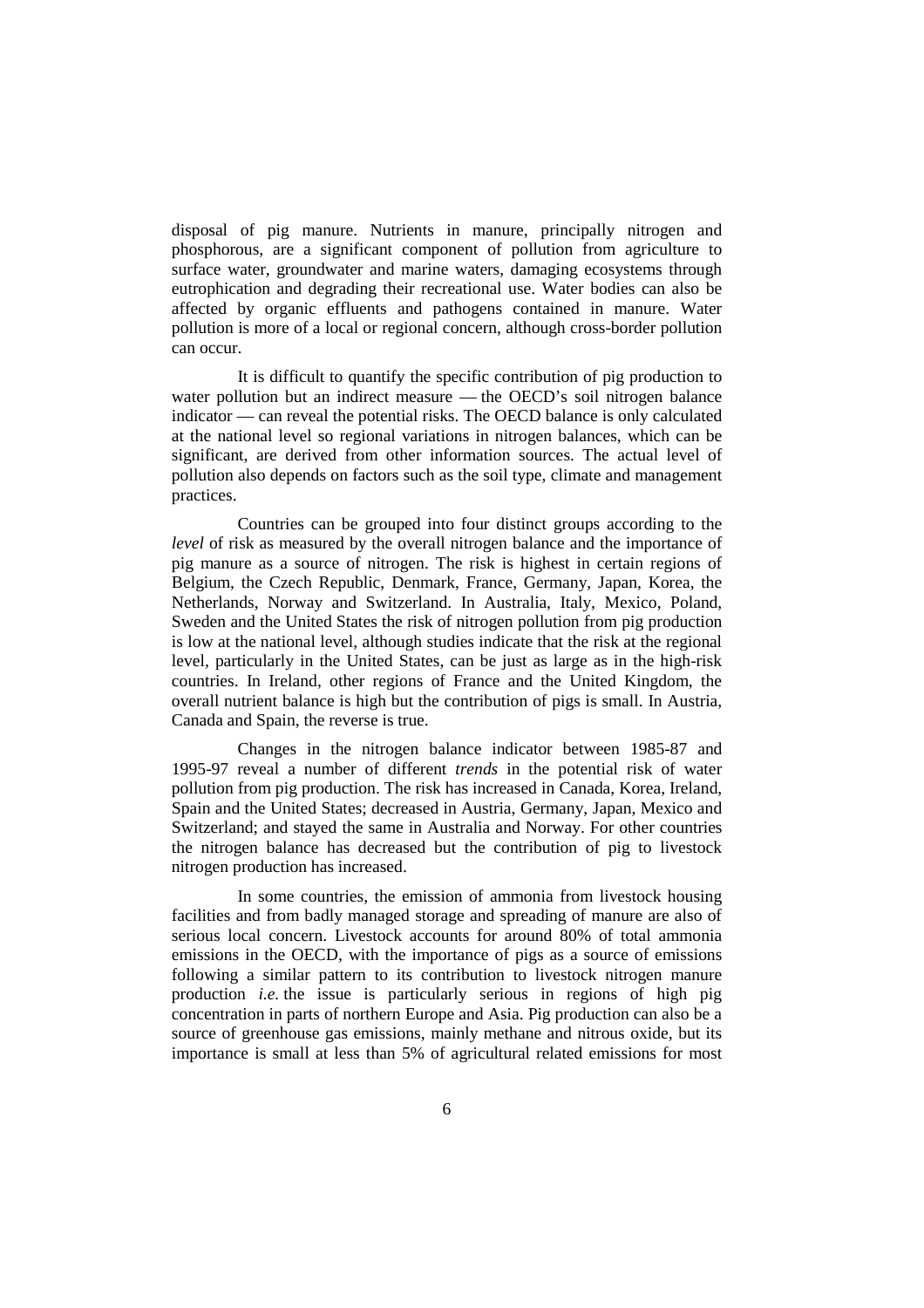OECD countries. At the local level, odour can be a serious air pollution problem resulting from pig production in all OECD countries.

 Other environmental issues relating to pig production include the genetic erosion of pig breeds; the effects of invasive wild pigs on agriculture and the environment; and in some areas, the beneficial impact of the use of free range pigs to maintain certain ecosystems. In terms of genetic diversity, there are globally 650 recorded breeds of pigs, of which 150 have become extinct. A further 164 are at risk of being lost, with OECD countries accounting for around 20% of those at risk.

 Analysis of the OECD agri-environmental indicators also suggests that in some countries pig nitrogen manure and methane emissions are becoming more "decoupled" from production in the sense that the output of these environmental risk indicators per unit of pigmeat produced has fallen over time. While some care is required in interpreting these trends, improvements in productivity and the adoption of more environmentally friendly technologies and management techniques would suggest that such changes could be expected to occur.

# **Developments in the structure, technology and management practices of pig production**

 To meet growing consumer demand, world pigmeat production increased by almost 75% between 1980 and 2001. Growth has been the most rapid in China, the world's largest producer. Within the OECD, growth has been particularly significant in Korea, Poland and the United States, and to a lesser extent in the European Union, while production fell in Japan. Trade has grown at a faster rate than production, but less than 4% of pigmeat is traded internationally (8% if intra-EU trade is included).

 Along with an expansion of production, there have been significant structural changes in the pig sector. In all OECD countries, production has become more intensive, with an increase in the average number of animals kept both per pig holding and per land area of pig holdings. This is the case even in countries like Japan where overall pig numbers have decreased. In many OECD countries pig production has historically been associated with other agricultural activities that provide livestock feed, for example with grain production in the midwest United States, but has now become more specialised relying on brought in feed. Over time, pig production has become more regionally concentrated, with growth in non-traditional pig producing regions.

 A major factor driving these structural changes has been technology. Improvements in production, breeding and management techniques have enabled considerable productivity gains to be made, particularly for larger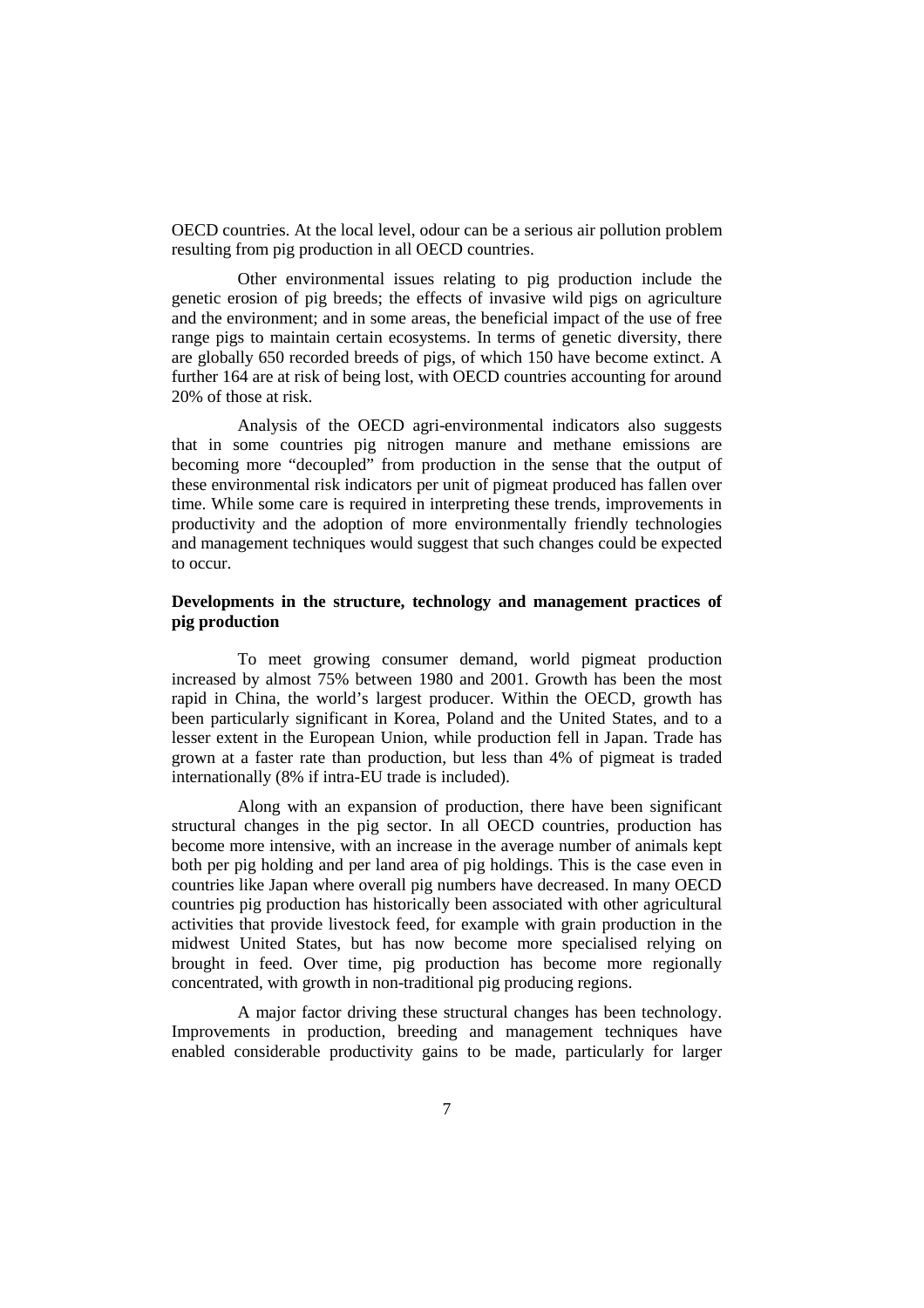operations, thus creating an incentive to increase scale. Technologies and economies of scale have also made it possible to move the industry toward offfarm feed preparation. A major factor encouraging the development and uptake of productivity enhancing technologies has been the intense competition in the meat market and the long-term decline in real prices received by farmers, which in turn is driven by productivity improvements.

 These structural changes potentially raise the environmental risks associated with pig production. A greater number of animals per farm leads to a larger volume of manure that must be disposed of. If there is less land available per pig, the quantity of nutrients supplied to the soil will increase, with potential harm to water quality. Greater regional concentration of production further exacerbates this problem. More intensive production along with deficient manure storage management also leads to an increase in air pollution, including odours and ammonia.

 On the other hand, technological developments (*e.g.* in regard to housing (holding) facilities, manure storage and treatment systems, and alternative energy production units) and management practices (*e.g.* altering feed composition and manure spreading practices) are helping to ease the environmental pressures associated with pig production. Given that some of the technologies are not scale-neutral nor lead to increases in production, operations of a larger-scale have a greater potential to introduce such technologies because the cost can be spread over a larger volume of production. Other changes, such as in feed composition, can provide win-win situations for all farmers, lowering both production costs and the environmental risks. Regional changes in the location of production may also have positive environmental impacts by reducing pressure in current production areas and moving to areas where the environmental impact is not so large. For example, a move to less densely populated areas will reduce the nuisance of odour pollution or a move to areas with a greater carrying capacity due to more favourable geographic or climatic conditions will reduce the risk of water pollution.

## **Agricultural support policies for OECD pig producers**

 Like most other commodities, the level of support provided to pig producers varies across OECD countries. In countries where support is provided to pig producers, policy measures that are more output linked (*e.g.* measures such as tariffs and export subsidies) make up a significant proportion. There are clearly two main groups of OECD countries in terms of support levels for pigs. The first have very few trade intervention policies in terms of tariffs and export subsidies *e.g.* Australia, Canada, New Zealand and the United States, and consequently a very low overall level of support. The other group has relatively high tariffs *e.g.* Japan, Korea, the European Union, Norway and Switzerland,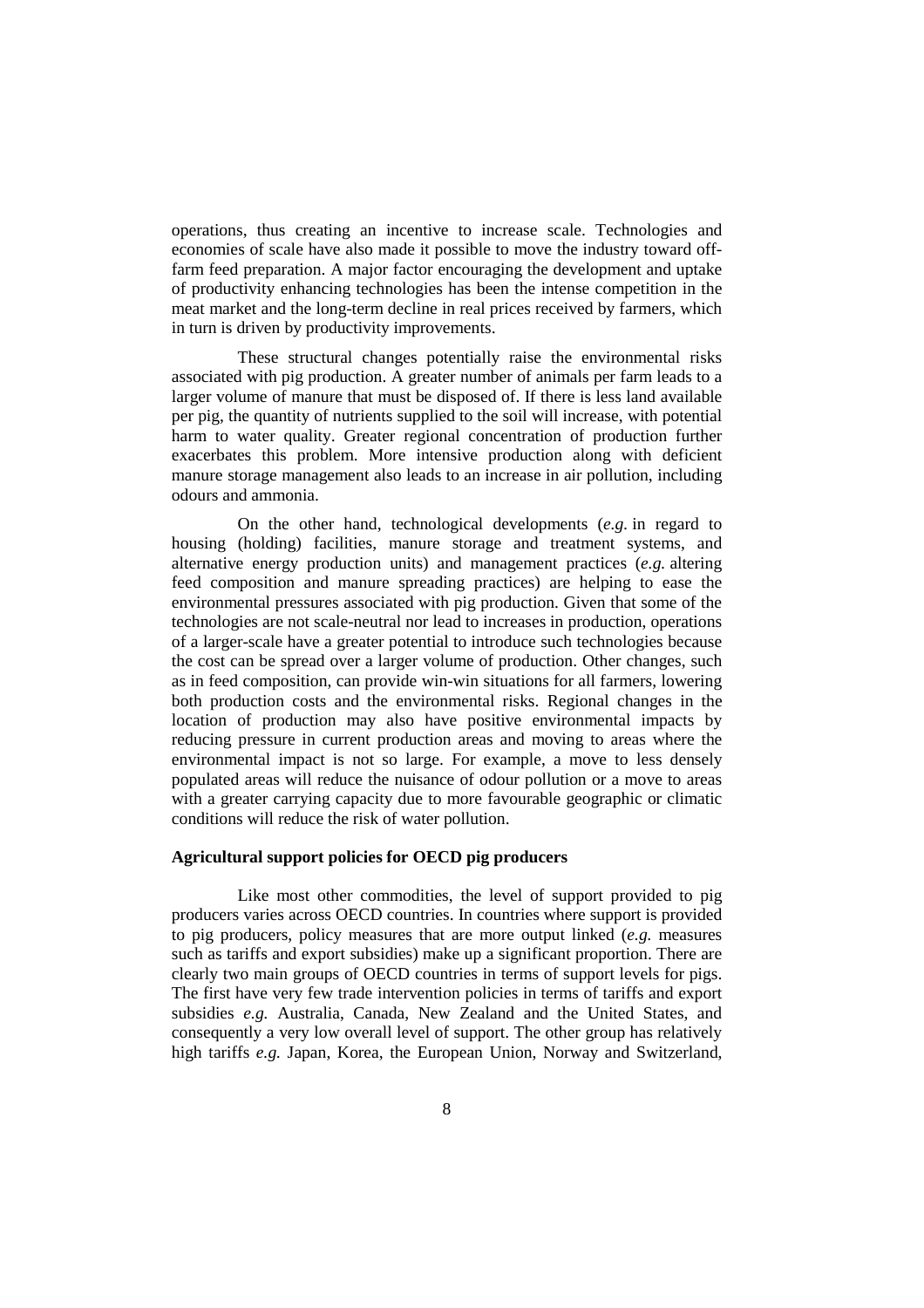with export subsidies also important for the European Union, and consequently higher overall levels of support. While pig producers do not benefit from budgetary payments to the same extent as other agricultural producers, including beef and sheepmeat producers, the average level of tariff protection on pigmeat is higher than for other meats.

 In comparison to other commodities, support levels for pigmeat are generally lower even in countries where pigmeat support is high. Consequently, changes in support levels for other commodities are likely to influence incentives for pigmeat production. In particular, pig producers are affected by changes in support policies for cereals that are used as feed inputs. Reforms that have reduced cereal prices, for example in the European Union and North America, also lower input costs for pigmeat producers in these countries.

 This pattern of support for pigmeat, in terms of the level and composition, influences production patterns and contributes to greater pressure on the environment than if they were not in place. The countries where the potential risk of nitrogen water pollution is the highest are also those with the highest level of support to pig producers *i.e.* Europe, Japan and Korea. However, high support levels are not the only factor causing environmental pressure. Negative environmental impacts of pig production are also evident in countries with low levels of support. But where support policies have over the long-term consistently provided higher producer returns, encouraging greater volumes of production, this is likely to have exerted greater pressure on the environment than if producers were responding to market signals, all other things being equal.

 Agricultural support policies have also influenced location decisions. For example, in the European Union, access to cheap imported feeds as compared to the price of feed-grains produced under the CAP played a significant role in encouraging the expansion of pig production in the Netherlands. Changes to cereal support policies have encouraged shifts in the location of production in North America.

 It is more difficult to connect changes in support for pigmeat with changes in environmental pressure. A number of other variables can contribute including changes in support provided to other commodities, agrienvironmental measures, and market induced changes. Changes in environmental pressure need to be analysed on a case-by-case basis. The 1992 CAP reform in the European Union illustrates the complexity of the link between changes in support policies and environmental impacts. By reducing prices for EU-produced feed grains, the reform led to an increase in support provided to pigmeat producers. But a reduction in EU cereal prices also changed the relative prices of feed inputs, leading to a lower protein content in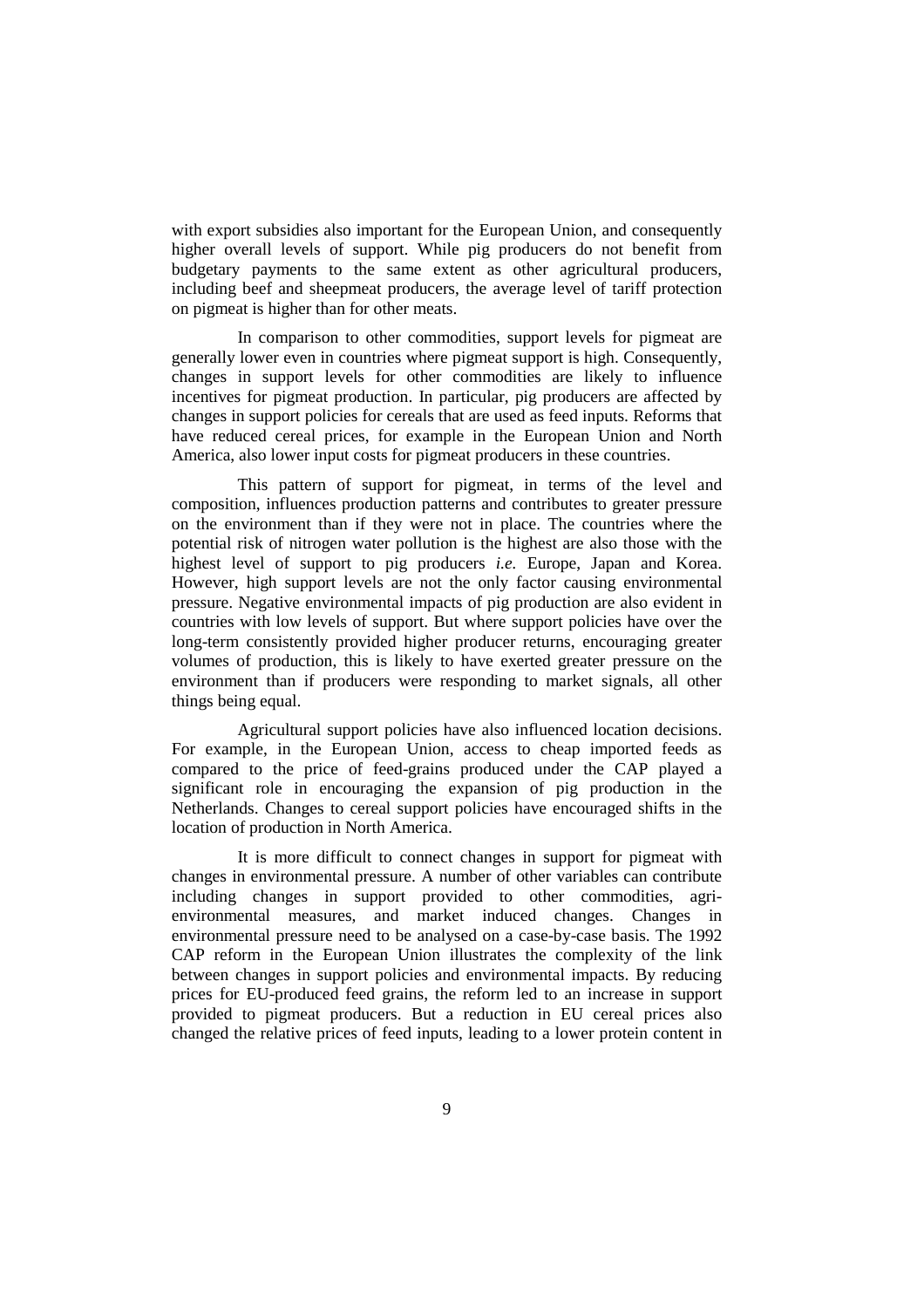compound feed. This in turn reduces the nutrient content of animal manure, lowering the overall potential environmental damage.

# **The impact of further trade liberalisation on pig production and the environment**

 Developments in the market alone, without further trade liberalisation, are expected to cause changes in pigmeat production, with higher than average growth in Australia, Poland and North America, slower than average growth in the European Union and Korea, and a fall in production in Japan. The competition induced pressure to lower production costs will encourage further intensification of production in all countries. Further trade liberalisation is expected to strengthen these trends in the pattern and scale of production.

 The impact of further policy reform on the environment depends on the effects on production arising from changes in relative levels of support, not only between countries but also between commodities. Further reform in the pig sector alone, particularly that driven by trade liberalisation, without increases in other forms of support, would likely result in pig production increasing in countries with lower or virtually no support and decreasing in those with high levels of support. In general, the former group is more land rich than the latter group of countries. Given that many of the environmental issues involved with pig production are associated with pressure on land this would appear to be a positive development, relieving some of the pressure in high support countries if adequate spatial requirements are respected. But as a consequence of increased production, environmental pressures will increase in some areas of the countries that offer less support.

 The impact of a wider reform programme affecting all commodities is much more complicated. As the level of support for pigs is generally lower than that provided to other commodities, more resources are currently transferred into the production of higher support commodities. Consequently, reductions in support for these commodities could increase the amount of resources going into pig production, even those with relatively high levels of pig support at present. In terms of relative returns from outputs, pigmeat could become a more attractive option for producers. On the input side, there will be some benefit for pig producers in countries with high price support for feed grains, as further liberalisation will lower the cost of feeds. Other pig producers purchasing on markets determined by international trade may find their feed costs increasing. Overall evidence suggests that further trade liberalisation, both a reduction in tariffs and export subsidies, will lead to a reduction in production in the more highly supported countries.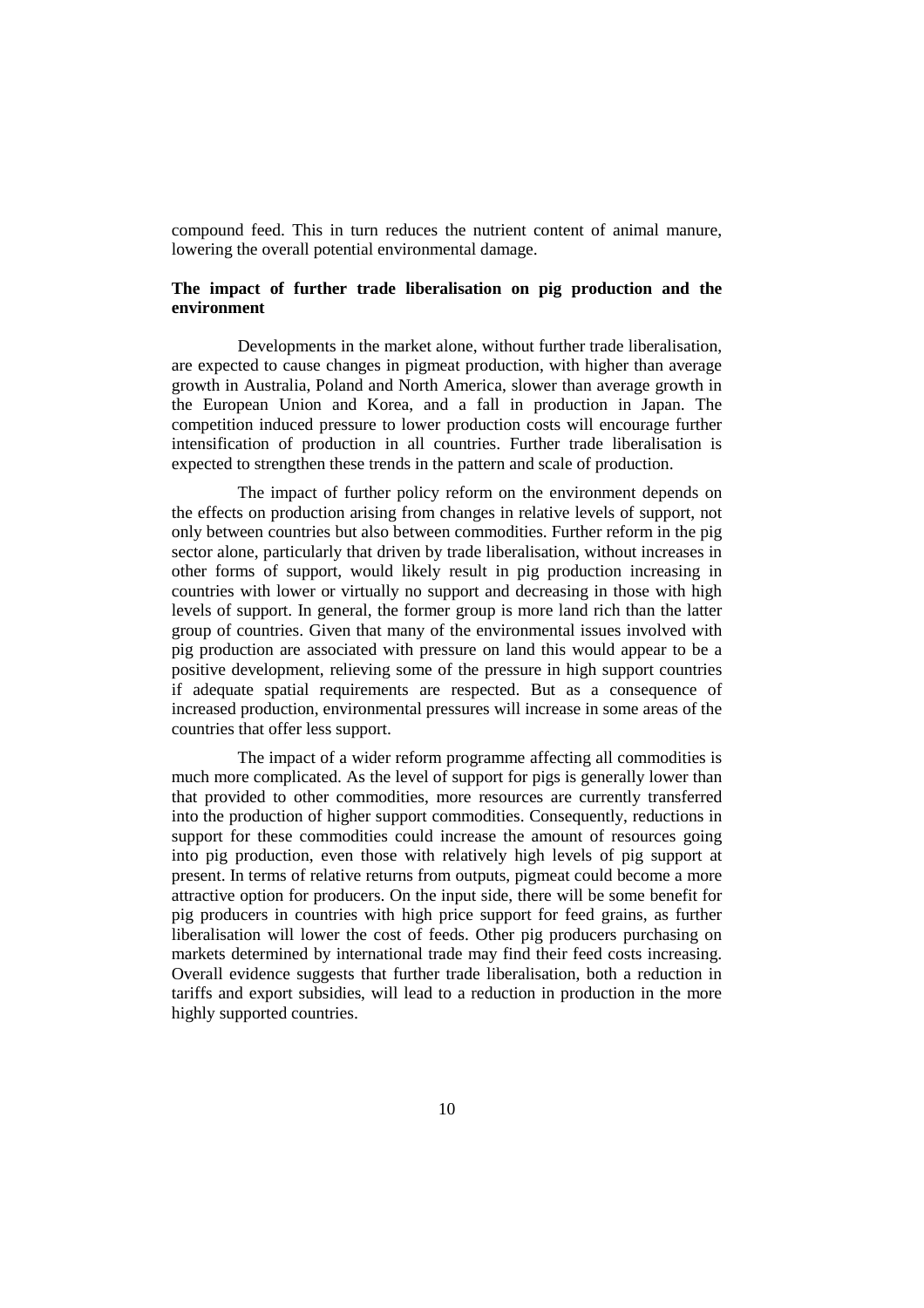The study also showed that other factors could be as important in determining the future impact of pig production on the environment. Trade flows in pigs and pigmeat are significantly influenced by border sanitary measures and the health situation in the pig and substitute meat sectors (beef, sheep and poultry). Consequently, progress in meeting sanitary requirements, either through improved systems in the exporting countries or changes in the requirements set by importing countries, could have a large effect on patterns of trade and production, particularly for developing countries. Developments in China and the enlargement of the European Union are also likely to have an impact on trade flows and may induce changes in the location of production. Finally, consumer concerns, particularly regarding animal welfare may result in public and private sector responses that change production patterns and processes.

# **Policy measures addressing environmental issues in the pig sector**

 Agri-environmental policy measures affecting the pig sector are clearly focussed on reducing the harmful environmental impacts of pig production. The main objectives of such policy measures have been to reduce water pollution and odour. In recent years, measures have been introduced in some countries to deal with other concerns, particularly ammonia emissions. Most of the policy measures have been motivated by local or regional concerns, and are very often designed and implemented at that level. There are relatively few measures that specifically relate to pigs, with pig producers affected by wider policies aimed at the livestock sector or the agricultural sector as a whole. Some policy measures have been introduced in response to international environmental agreements and this trend is likely to continue.

 In terms of policy measures, the initial response by most governments to address environmental issues in the pig sector was to impose regulations, develop research programmes and provide on-farm technical assistance and extension services to farmers. Such policy measures remain an integral part of the overall environmental strategy in most countries.

 Pig producers face an array of regulations impacting on their production levels and practices. Regulations were first introduced to limit point source pollution, for example by prohibiting or limiting the direct discharge of pig manure into waters. Regulations have been steadily introduced to limit nonpoint source pollution, for example by regulating the quantity of manure that can be produced, the quantity that can be spread and the way in which it is spread. Overtime there has been a clear trend for the number of regulations to be increasing and to be imposing more stringent conditions on pig farmers. Environmental cross-compliance requirements have typically been imposed on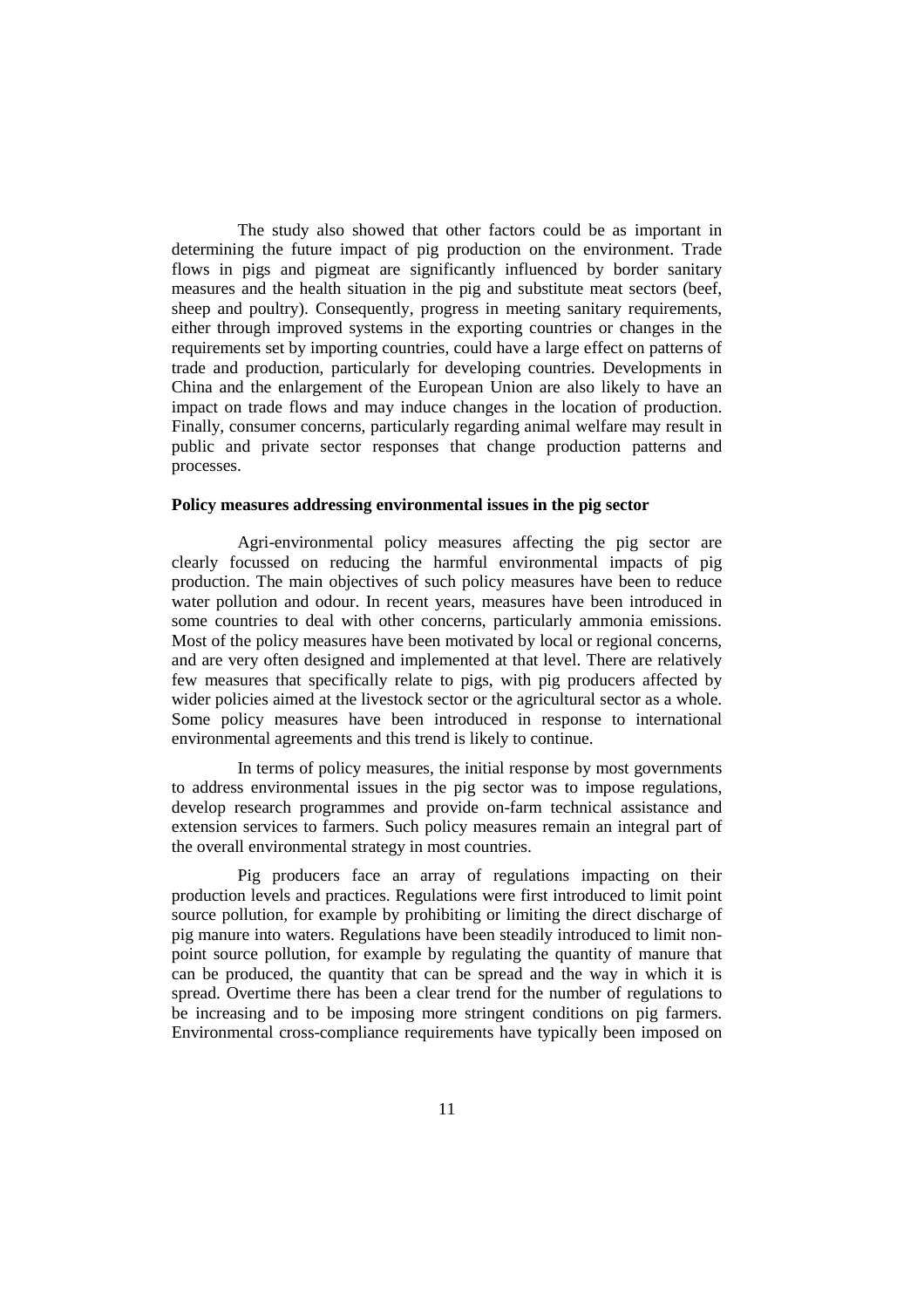the receipt of budgetary support payments in the few countries that provide such payments to pig producers.

 Economic instruments have not been as widely used. Payments have often been made to assist farmers adopt technologies or change farm structures, and are generally provided for a limited period. Taxes have only been used in a few countries but have increased in their severity. Where used they are levied on the volume of nutrients above a certain level measured at the total farm level. Tradable rights are only used in the Netherlands, and related initially to the volume of manure produced and more recently to the number of pigs kept onfarm. Support has also been provided to encourage alternative uses for pig manure, such as an energy source, in both on-farm and off-farm operations. Payments to stimulate the exit of producers from the sector have been recently introduced in a few countries to more rapidly reduce the environmental pressure of pig production.

 A greater number of measures and generally of a more restrictive nature have been applied to producers in northern European countries. This perhaps reflects the relative environmental risks associated with highly concentrated pig production systems. Undoubtedly the various policy measures that have been introduced for environmental reasons since the mid-1980s have reduced the impact of support policies on the environment. An obvious question is the extent to which agri-environmental policies are fixing problems created amongst other reasons by agricultural support policies.

#### **The effect of manure management regulations on competitiveness**

 Concerns have been raised about the impact of agri-environmental measures on trade competitiveness, and the resulting impact on the pattern of trade and location of production. The important issue for the pig sector is the extent to which variations in environmental regulations between countries could be having an impact on trade patterns by imposing different production costs on producers. In this study, analysis was undertaken of one aspect *i.e.*, the differences in production costs imposed by regulations concerning the storage, disposal and application of manure in five countries.

 The analysis shows that costs imposed by manure management regulations are up to 50% lower in New South Wales (Australia), Korea and Iowa (United States) than in Denmark and the Netherlands. However, the additional costs are not of a scale that explains differences in competitiveness. Differences in production costs imposed by regulations should be expected to the extent that these are associated with variations in the environmental cost of pig production and are in conformity with the polluter-pays-principle (PPP). This is particularly true for those environmental effects that are of a local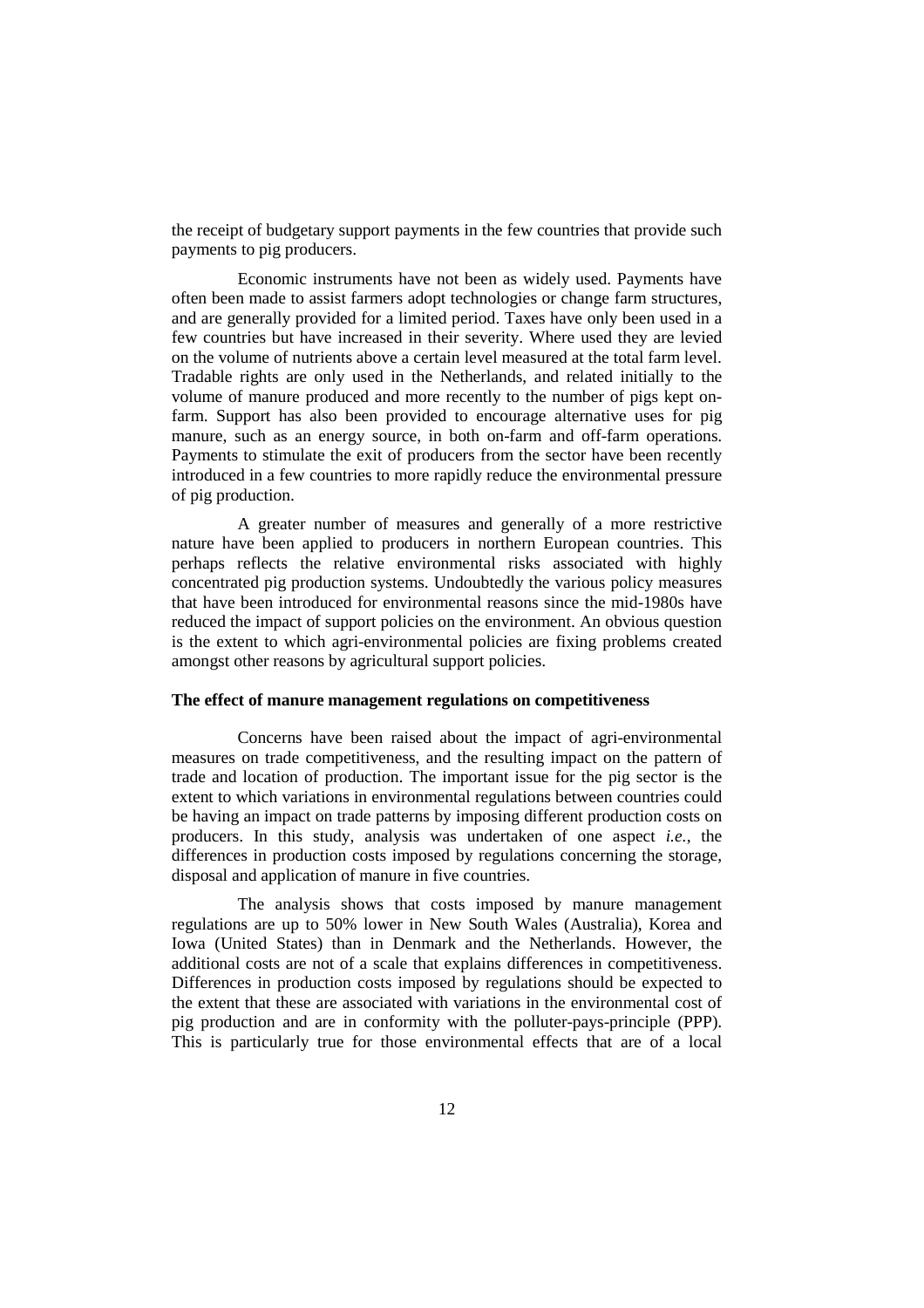nature. The environmental costs of pig production are likely to vary between countries just as labour, land and capital costs vary between countries.

 Support has been provided in some countries to offset the increased costs imposed by regulations. In particular, support has often been given to reduce the level of capital expenditure required to bring production facilities into conformity with regulations. The 1974 OECD Council Act on the implementation of the PPP specifies the situations where subsidies could be offered to help polluters comply with environmental measures. One of the important specifications is that such support should not create significant distortions in international trade and investment. It is difficult to quantify whether such support in the pig sector has had a significant impact on trade. Nevertheless, the pattern of trade would be distorted to the extent that such support has kept more farmers in pig production than would have been the case had they born the full cost of the regulations (as a proxy for the cost of pollution).

 Another result of the analysis was the relationship between farm size and the costs imposed by manure management regulations. The costs of manure management regulations, as measured in relation to total production costs per pig for slaughter, were greatest for the medium-sized and the very large-scale farm, with a lesser impact on the large-scale farm. Medium-scale farms have less production across which to spread the cost of standard regulations, and very large-scale farms are required to meet additional regulations and have a lower average production cost. In all situations, costs were greatest for the very largescale farm.

 The results indicate that differences in manure regulations are not likely to lead to shifts in the location of production at the international level or across countries. This confirms analysis carried out in the United States indicating that differences in environmental regulations appear to play only a minor role in location decisions inside the country, although this could change with more stringent regulations as evidenced in the Netherlands. These studies also suggested that environmental regulations fall more heavily on small producers, who will opt out of pig production rather than shift production to a different location, or on very large-scale producers who are often the focus of policy measures.

### **Policy implications**

A number of policy implications can be drawn from this study.

• Flows of environmentally damaging materials into water (*e.g.* nutrients) and emissions into the air (*e.g.* ammonia) are a common consequence of pig production. Reducing the flows of these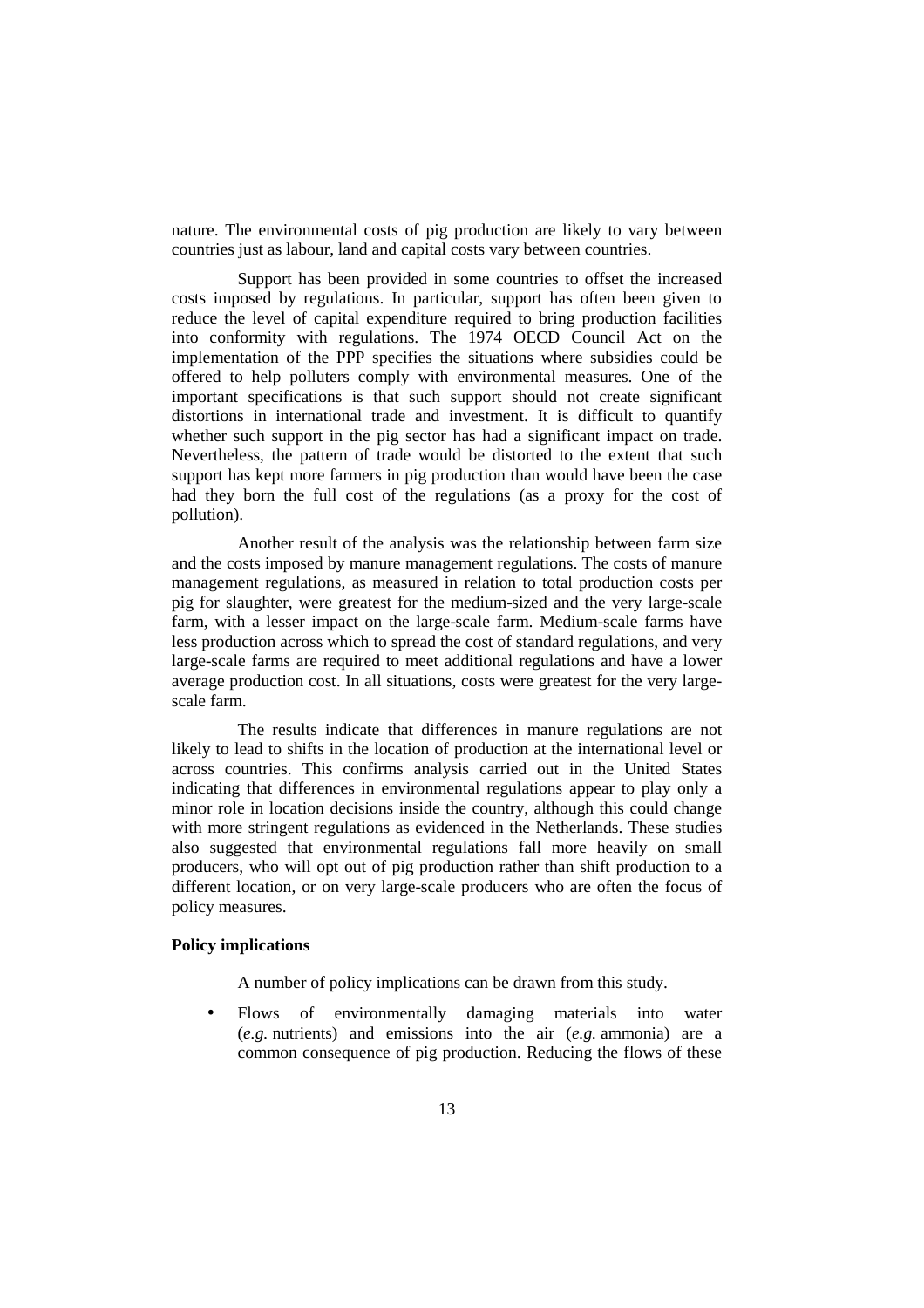materials and emissions to an acceptable level of risk in terms of human and environmental health is a priority for policy.

- While support for pigmeat is lower than for other commodities, agricultural support policies are influencing the level and pattern of pigmeat production, with some negative environmental consequences.
- Policy makers need to be aware of the link between commodities when developing and implementing agricultural policy reform. Relative changes in output (*e.g.* beef) and input (*e.g.* cereals) prices that result from reforms will influence incentives for pigmeat production.
- Policy reform, including trade liberalisation, is likely to reduce or slow down growth in pigmeat production in those countries where the environmental risk and cost is currently the highest, and increase it in others.
- While most countries will have to face the pressures associated with increased pig production to meet growing consumer demand, all countries will have to respond to increases in pollution risks associated with the further intensification of production.
- Technologies and management techniques do offer the possibility of reducing the environmental risks, with evidence of some "decoupling" of environmental risk from pigmeat production taking place. Policy makers should examine such developments, and consider ways it can influence their uptake.
- Policy makers should recognise the cost impact of agri-environmental policies, especially regulations, on different sized producers and consider this in relation to the resulting environmental benefit. A onesize-fits-all approach or requirement, particularly when focused on a specific farming practice, may be neither environmentally effective nor economically efficient.
- Sometimes more drastic measures, including policies which lead to the exit of producers from the sector, may be needed in order to achieve the desired environmental outcome.
- Policy instruments that more directly target the localised nature of environmental concerns rather than establish blanket requirements on